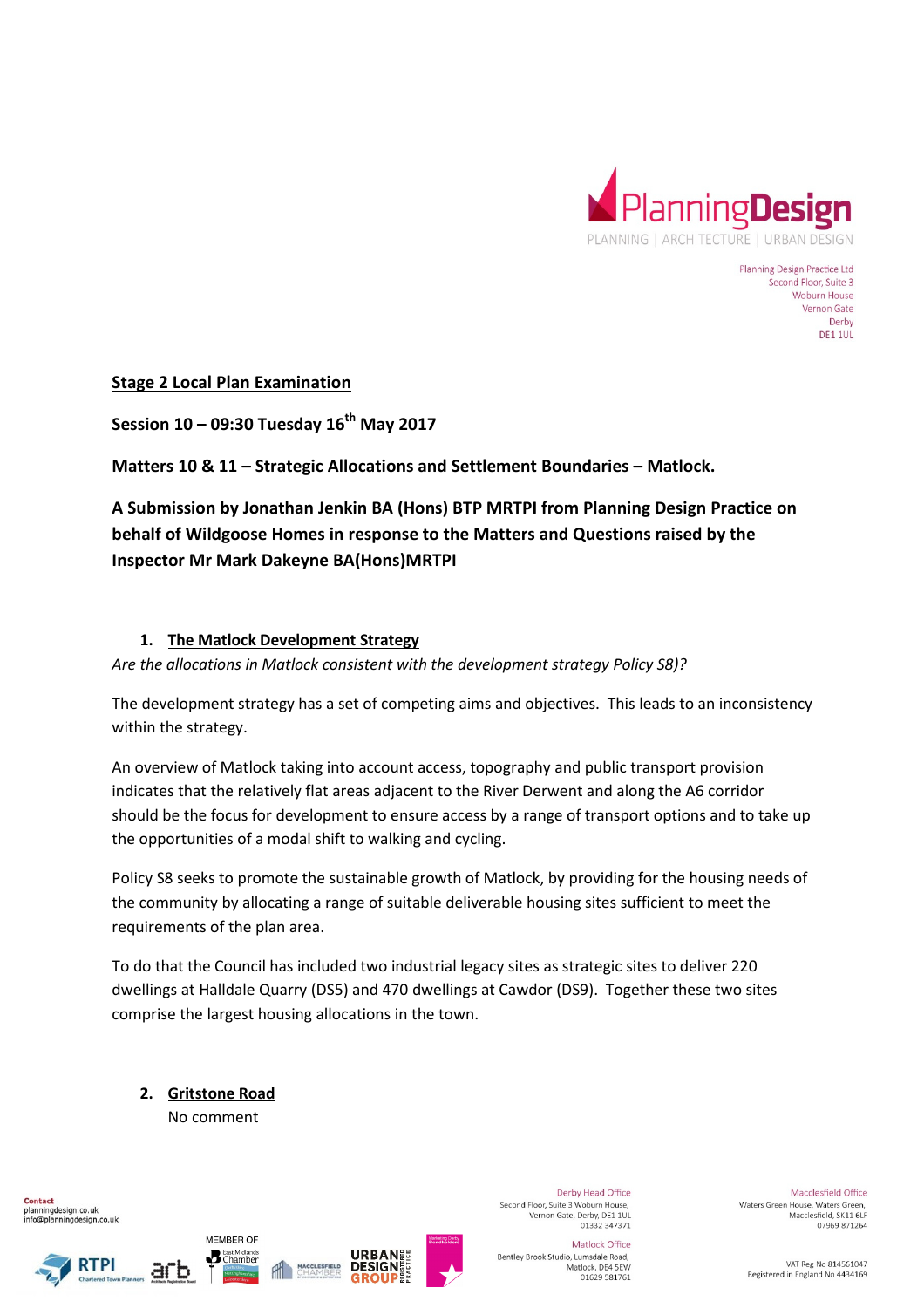# **3. Halldale Quarry**

*Is the allocation justified having regard to the highway network constraints?* 

*Is the site deliverable in the time scale envisaged in the SHELLA having regard to constraints, infrastructure and viability? In particular what are the implications for deliverability of contamination, quarry faces, stability and the mineral resource?* 

At Halldale Quarry the Council resolved to grant planning permission on  $1<sup>st</sup>$  June 2016 for 220 dwellings, 400sqm of A3 and 6400sqm of B1 floor space (14/00541/OUT). This was subject to the revocation of old permissions and discussions were underway with the County Council. In the officer's report it was acknowledged that the topographical constraints and the lack of public transport indicate that the site is unlikely to facilitate good levels of accessibility by means other than the private car.

The Council has assessed the viability and deliverability of this site and the District Valuer's Office (DVO) confirmed that the site cannot support any affordable housing, nor can it support any other Section 106 contributions. The Council also accepts that use of the site for housing will lead to the loss of a key employment site.

The DVO report clearly indicates that deliverability on this site is highly suspect. The site itself is north facing. The application has been supported by an initial Rock Face Assessment but no intrusive ground investigation and housing if built would be within the quarry with little openness or outlook. Development of this site would be highly risky for a developer – not only is the ground stability and ground contamination unknown, the site is not an attractive place to live.

Policy S8 seeks to provide for the housing needs of the community by allocating a range of suitable deliverable sites. This site is neither suitable nor deliverable. The SHELLA indicates that 90 dwellings will come forward in the first 5 years, 120 dwellings in 6 -10 years and 10 post 10 years. This is very slow take up of development on what is a very difficult site. There is no indication at this time that development can come forward within the timescales set out in the housing trajectory. It would also mean that new homeowners would be living in a partly built development for more than 10 years.

If the Council is serious about developing this site they should:-

- Fund a feasibility study including ground investigation, rock face stability & contamination report; identify the costs associated with remediation suitable for residential development.
- Seek to secure public funds to make up any shortfall to enable market led development to take place while securing affordable housing and appropriate S106 costs including new public transport.

Contact planningdesign.co.uk info@planningdesign.co.uk







Derby Head Office Second Floor, Suite 3 Woburn House. Vernon Gate, Derby, DE1 1UL<br>01332 347371

Macclesfield Office Waters Green House, Waters Green. Macclesfield, SK11 6LF 07969 871264

Matlock Office Bentley Brook Studio, Lumsdale Road, Matlock, DE4 5EW 01629 581761

VAT Reg No 814561047 Registered in England No 4434169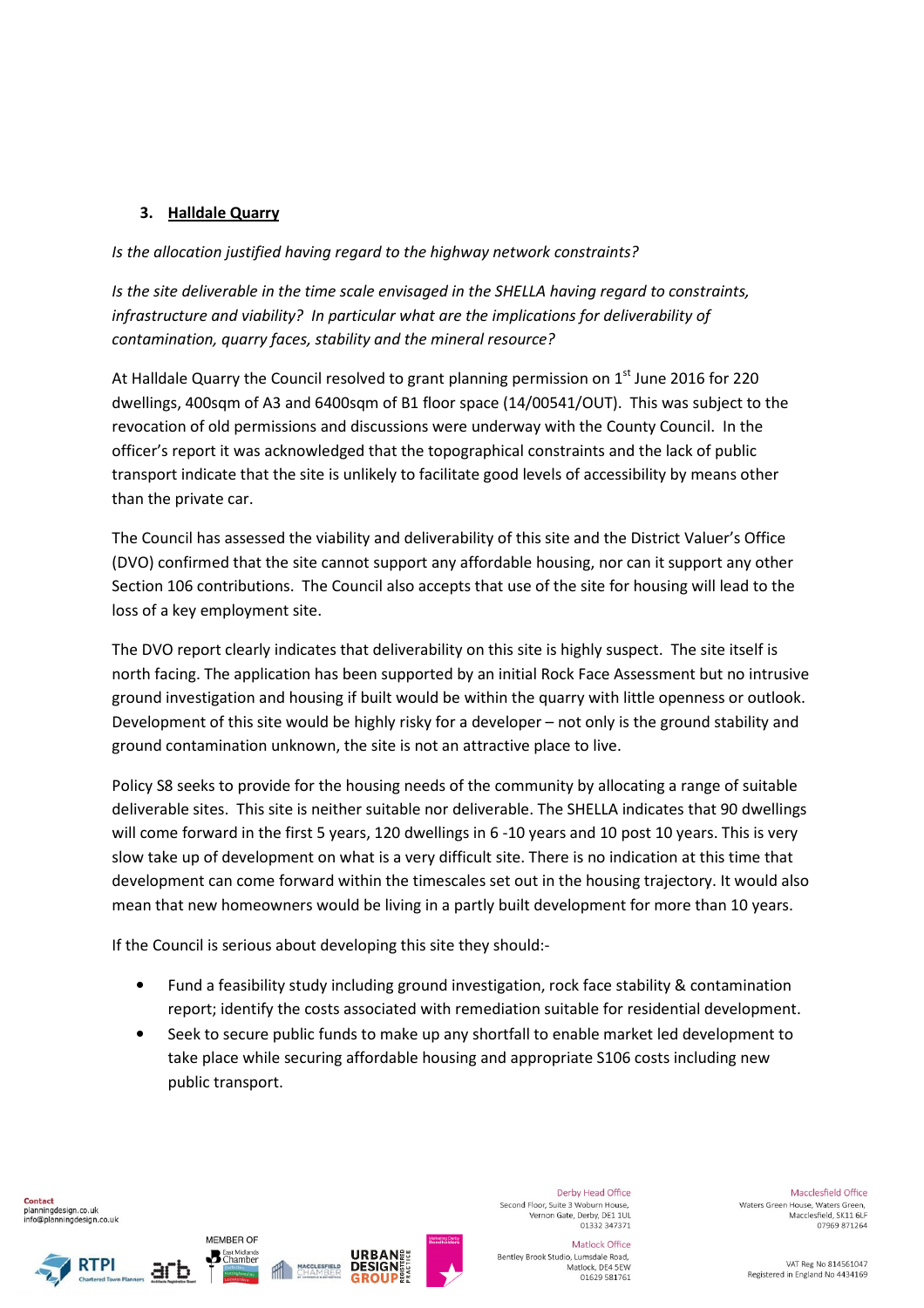The site should be removed as a site in the Plan and other sites should be identified. The site could then come forward once viability and deliverable issues have been resolved.

## **4. Cawdor Quarry**

*Is the site deliverable in the timescales envisaged by the SHELAA having regard to constraints, infrastructure and viability?* 

*In particular what are the implications for deliverability of contamination, quarry faces, stability and the mineral resource?* 

*Should the size and scope of the allocation be increased to ensure that the site comes forward?* 

An application (16/00923/OUT) is pending for 586 dwellings incorporating 78 affordable units, 2800sqm of commercial floor space (Class B1), shop & café. This application includes Cawdor Quarry itself and agricultural land adjacent to it known as Snitterton Fields. This application has proved to be controversial with the inclusion of the fields. The Peak Park Planning Board has objected to the inclusion of Snitterton fields.

At the time of writing there has been no intrusive site investigation and there has been no assessment of the costs of decontamination or land stability as part of the planning application. The submitted Phase I report recommends intrusive investigations and the attached reports indicate landslip hazards. There is no formal viability assessment and the Planning Statement submitted by land agents Savills skates over the issue. The Savills report identifies costs of remediation of between £5m - £8m but with no indication of how these costs will be met.

Without a costed programme, the provision of affordable housing and the ability of the site to meet required S106 requirements cannot be quantified. Whilst the current application will be determined on its own merits the application's shortcomings indicate real difficulty in delivering housing on the Cawdor Quarry Site.

In putting this site forward in the Local Plan as a site allocation the Council has been premature. To move forward and deliver this site the Council needs to commission an intrusive site investigation, ground and rock face stability assessment and a full ecological assessment.

The results need to be assessed by an independent Valuer so that the Council can see whether this land can be developed and if so how much housing can it accommodate and how big does the development need to be? Without this necessary preliminary work the site should not be included as a strategic site in the Local Plan and other more deliverable sites should be considered. Whilst it is accepted that this site has an extant consent the history of non-delivery stretches back over 15 years and the failure to develop this land over such an extended period has harmed the provision of housing in the sub-area.

Contact planningdesign.co.uk info@planningdesign.co.uk





MEMBER OF

**B** East Midlands



Derby Head Office Second Floor, Suite 3 Woburn House. Vernon Gate, Derby, DE1 1UL<br>01332 347371

Macclesfield Office Waters Green House, Waters Green. Macclesfield, SK11 6LF 07969 871264

Matlock Office Bentley Brook Studio, Lumsdale Road, Matlock, DE4 5EW 01629 581761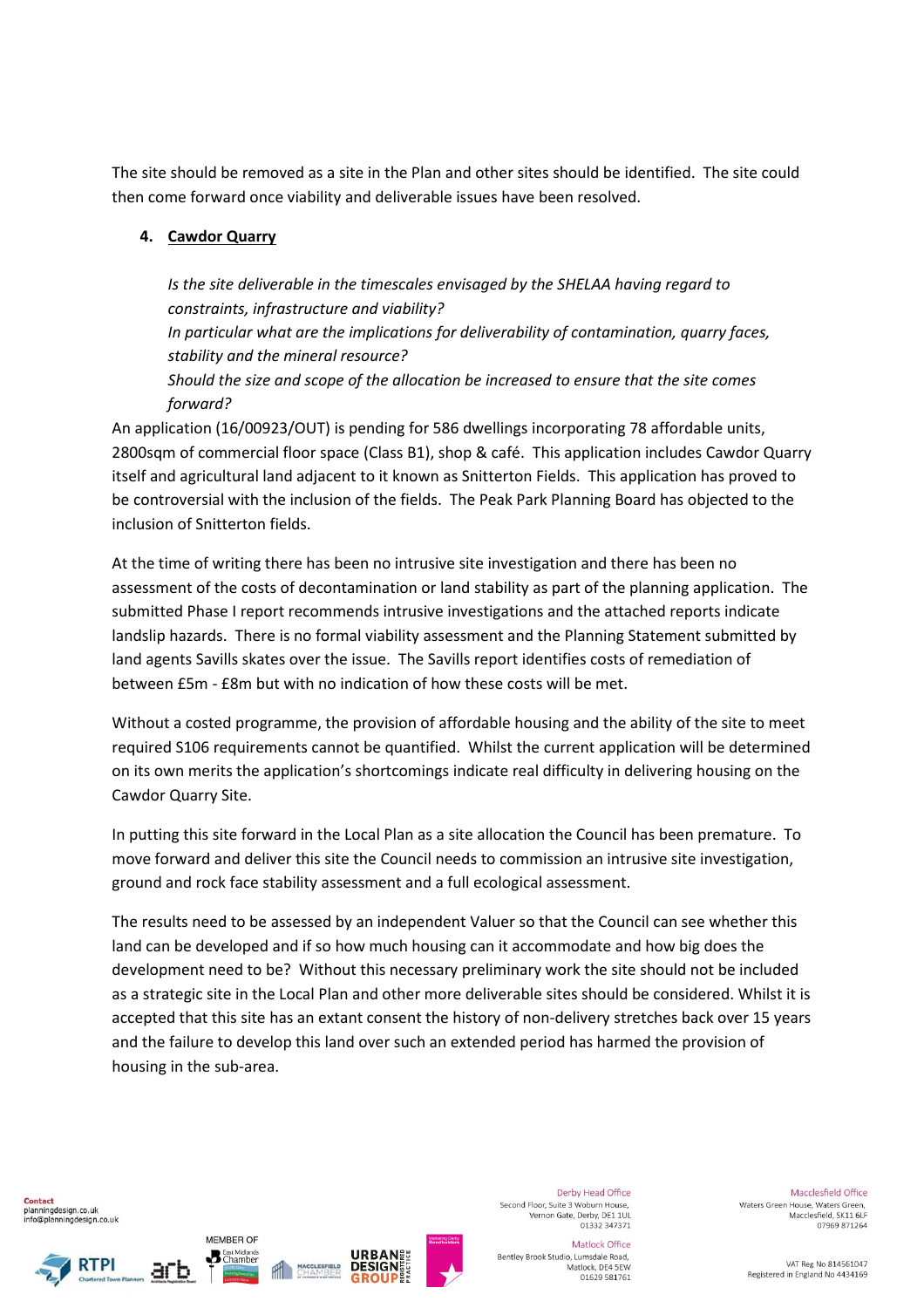#### 5. Settlement Boundaries

## *Is the Settlement Boundary for Matlock justified?*

In my professional capacity as a chartered town planner and in support of our clients, who have an interest in land within the A6 corridor, the Settlement Boundary for Matlock along its north western side is wholly inappropriate. The Council sets out in Paragraph 4.23 the criteria it uses to define the extent of the Settlement Framework Boundaries. This includes areas of contiguous built development which has been excluded at this end of the town but has been included at the southern end of the town at Starkholmes & Riber. In detail the settlement framework boundary should include:-

- 1. Land south west of the A6 (Bakewell Road) opposite Alton Rise & Stanton Moor View including Valley Lodge Care Home and along the Road as far as Long Meadow. There is an existing commitment by virtue of an extant planning permission (15/00814/OUT) which extends built development to Darley Lodge.
- 2. Land north east of the A6 beyond Poppy Fields Close (the current settlement Framework Limit) to include the Meadow View Care Centre & the Whitworth Hospital; neither of which are in extensive grounds. To include land west of Old Hackney have and then north east of Old Hackney Lane to include proposed Housing Allocation (H2C (h) and the land & housing around Darley House Oakwood Drive. Proposed allocation H2C (h) indicates that this forms part of the built framework of Matlock and should be included within the settlement beyond.
- 3. Grove Lane is continuous development that extends into Hackney Village & Upper Hackney. Continuous development then links this area back into Matlock.
- 4. St Elphins & Normanhurst Park St Elphins is a large retirement community which has been extended and altered in the last 15 years to include over 95 dwellings. Normanhurst Park is an area of housing on the southwest side of the A6 (Dale Road South) which is also the location for housing allocation HCC (k). The settlement framework boundary should be extended to include these housing areas.
- 5. Old Road and Greenaway Lane. This area includes the Local Primary School and housing & links directly to Hackney. The Settlement Framework Boundary should include the south side of Old Road as far as the rail bridge.

A plan showing existing and proposed town boundaries are attached to this statement.

At this point, given the continuous nature of existing development and the lack of any clearly defined break between Matlock & Darley Dale; Darley Dale could form part of a single Greater Matlock Settlement Framework. It should be noted that the Matlock Settlement Framework Boundary already extends beyond the existing administrate Matlock Town Area into Darley Dale Parish. The existing Parish boundary runs through the Arc Leisure centre. Areas of open land could be allocated for housing or depending upon their role in landscape and amenity terms could be





MEMBER OF

**B** East Midlands



Derby Head Office Second Floor, Suite 3 Woburn House. Vernon Gate, Derby, DE1 1UL<br>01332 347371

Bentley Brook Studio, Lumsdale Road,

Matlock Office

Matlock, DE4 5EW

01629 581761

Macclesfield Office Waters Green House, Waters Green. Macclesfield, SK11 6LF 07969 871264